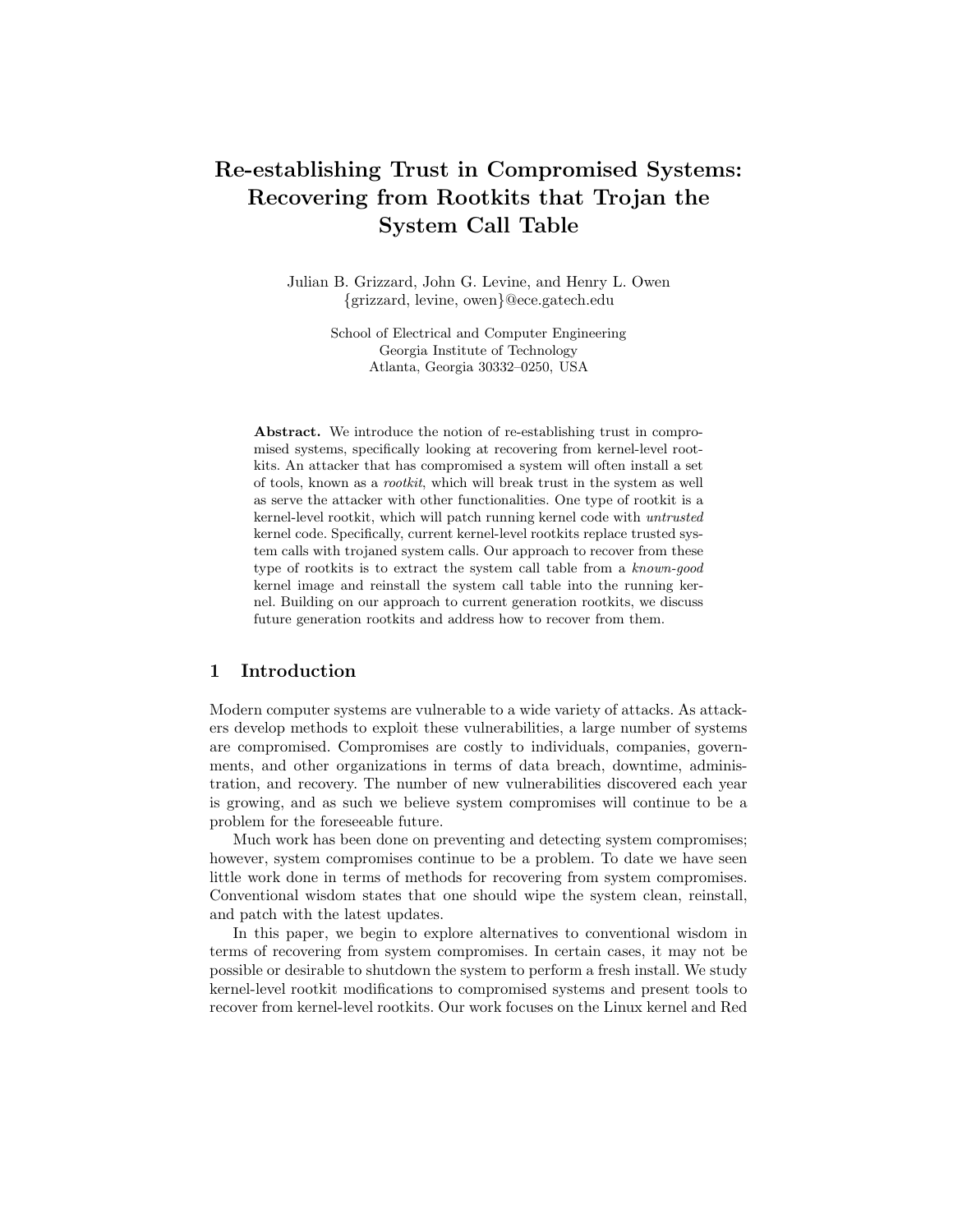Hat Linux distribution. The results of our work should be applicable to other operating systems, especially those on the x86 architecture.

We specifically discuss one of the most common tactics of modern kernel-level rootkits: trojaning the system call table. When the system call table is trojaned, even known good system binaries will not report true information about the system. Our approach to recover from such attacks is to insert a trusted system call table from a known good kernel image into the running kernel. This approach gives control back to the system administrator and is the first step in recovering from a root compromise in which a kernel-level rootkit has been installed.

Future generation kernel-level rookits may trojan other types of kernel code instead of the system call table. We discuss possible directions for future rootkits and alternative kernel penetration techniques. Our recovery approach of bootstrapping trusted code into the kernel may be useful to recover from future generation rootkits.

#### 1.1 Definition of Compromised System

When an attacker has gained some level of permissions on a computer system, the system is said to be compromised. If the attacker gains root access, the compromise is considered a root-level compromise. With root-level privileges, the attacker can change any state within the system. The attacker owns the system. The attacker can modify the system so that the original trusted reporting processes no longer report accurate information. Some level of trust must be restored to the system before all reporting information can be relied upon, depending on how trust is broken.

*Compromised System* — If a system is compromised, then the following conditions are true.

- 1. An attacker has gained some level of privileges on the system.
- 2. The attacker can read or modify some portion of the state within the system.

Root-level Compromised System — One specific class of compromised systems are root-level compromises. If a system is compromised with root-level access, then the following conditions are true.

- 1. An attacker has gained unlimited access to the system.
- 2. Any state within the system can be read or modified by the attacker.
- 3. Trust can be broken in the system.

#### 1.2 Definition of Rootkit

A rootkit may be considered as a form of a Trojan Horse as discussed in [1]. Once an attacker has compromised a system, he or she often use a rootkit as a tool to covertly retain access to that system. A rootkit can contain utilities to allow the attacker to retain access, hide processes and activities, and break trust in the local system reporting and querying functions.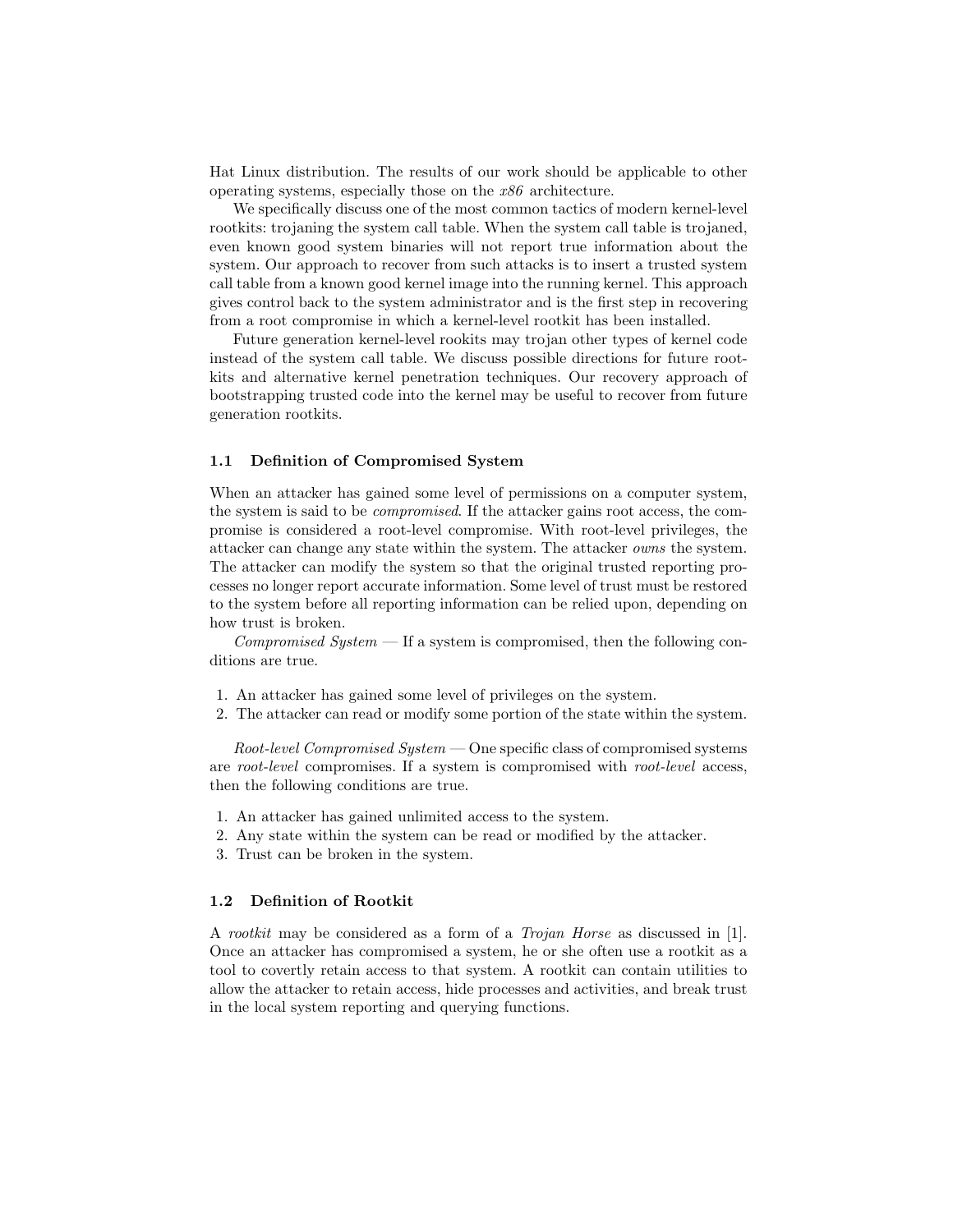We classify rootkits into *user-level* and *kernel-level* rootkits. A user-level rootkit will alter operating system tools at the user level (which usually involves adding or modifying system binaries such as /bin/login). A kernel-level rootkit will alter or insert kernel-space executing code (e.g. system calls).

#### 1.3 Definition of Trust

Trust can be defined as the level to which a user believes a computer system executes as specified and does nothing else. If a compromise occurs on that computer system and the user discovers it, the level at which the user trusts the system is significantly lessened. The lowered level of trust is understandable because, for example, a rootkit may be installed on the compromised system such that file listing commands hide certain files and thus not execute as specified.

#### 1.4 Overview and Organization

The rest of our paper is outlined as follows. Section 2 discusses the problem of kernel-level rootkits and previous work. Section 3 discusses current generation rootkits that modify the system call table. Section 4 describes our approach for recovering from current generation rootkits. Section 5 shows results of applying our techniques to real-world rootkits. In Section 6 we look at future generation rootkits in terms of their penetration techniques and kernel targets to trojan. Further, we discuss a concept to strengthen our algorithm described in Section 4. Finally, we discuss our conclusions and future work in Section 7

# 2 Motivation

With the proliferation of exploits targeted to today's computer systems, an attacker has the ability to compromise a number of systems. Once an attacker has compromised a system, he or she will want to retain access to that system even if the original security hole is patched. In order to retain access to a compromised system, the attacker will often install a rootkit onto the target system. The rootkit will add a backdoor onto the target system that the attacker can use to reenter the system at a later time. We set up a Red Hat 6.2 system on the Georgia Tech honeynet [2], and within a matter of days an attacker had compromised the box and installed a kernel-level rootkit, r.tgz, on the system.

If the system administrator notices that an attacker has compromised the system, the administrator will immediately take pervasive actions to block the attacker from reentering the system. However, the attacker may have installed a rootkit to hide the attacker's activities, files, and backdoor entry point. To accomplish this goal, the rootkit will break trust in system reporting facilities  $(e.g. /bin/ls, /usr/bin/top, /skin/lsmod).$ 

With a user-level rootkit, the system administrator can restore trust in the system by using known good utilities (e.g.  $/mnt/cdrom/ls$ , /mnt/cdrom/top,  $\emph{/mnt/cdrom/lsmod}$  ). A kernel-level rootkit does not replace binaries but rather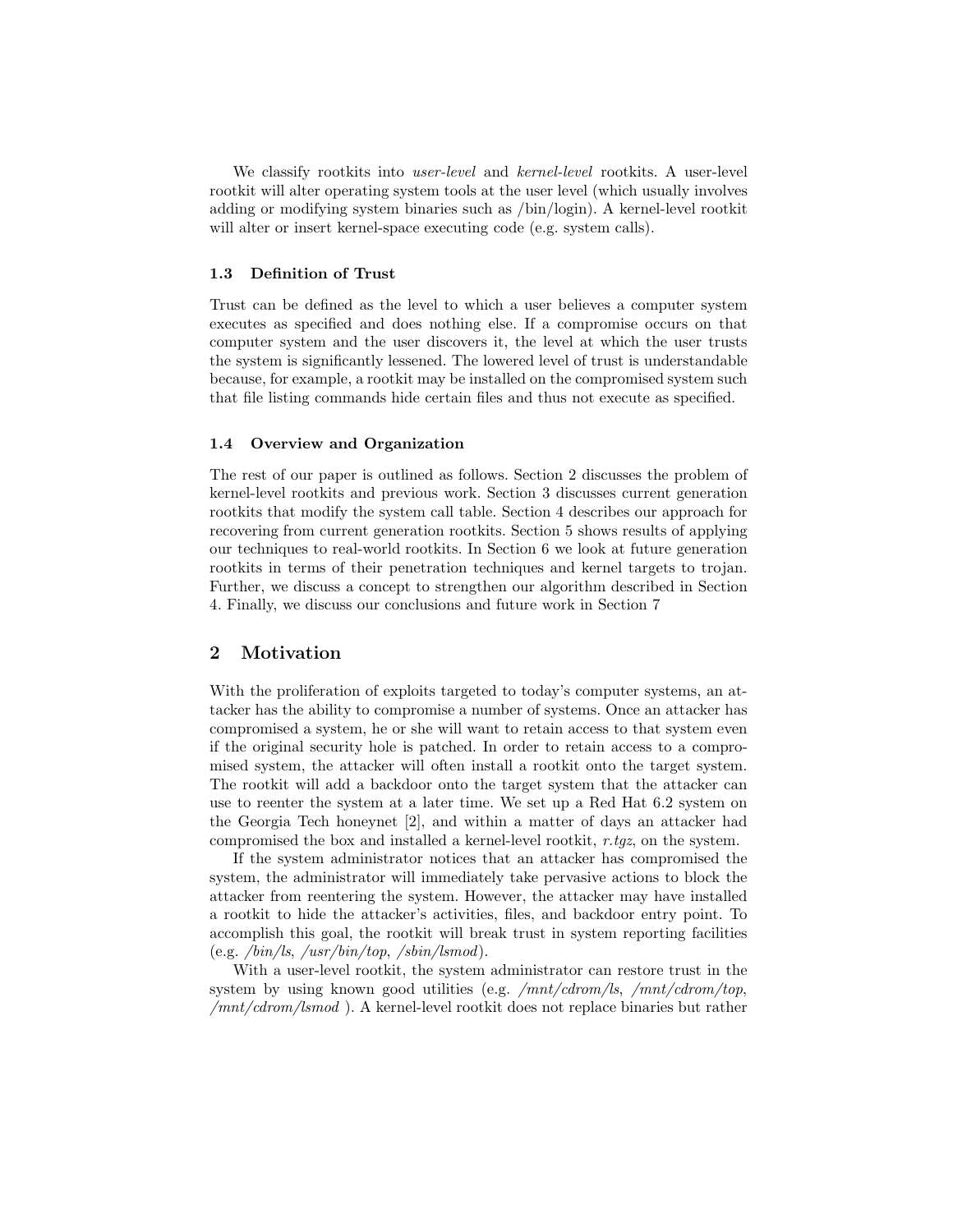replaces running kernel code. We are not aware of any current methodology for restoring trust in a running system in which a kernel-level rootkit has been installed except for a complete reinstallation.

#### 2.1 Related Work

Thimbleby, Anderson, and Cairns developed a mathematical framework to model Trojans and viruses [3]. They discuss a virus that could infect a system querying program in such a way that the querying program itself would be unable to detect that it was infected. This recursive infection leads to the idea behind kernel-level rootkits. When a kernel-level rootkit is installed, tools that check to see if a rootkit is installed are relying on an infected program, the kernel.

Recent research has been conducted developing a methodology for characterizing rootkits [1, 4, 5]. The methodology to characterize rootkits involves determining the ∆ between a baseline system and a system compromised with a kernel-level rootkit. The  $\Delta$  is used to characterize rootkits based on checksums, number of files replaced, number of files added, user level verses kernel level, penetration into the kernel, and so forth.

Government organizations have begun to investigate rootkits. The National Infrastructure Security Co-ordination Centre for the United Kingdom has recently published a report on Trojans and rootkits that discusses detection, remediation, and prevention of rootkits [6]. Their report describes Trojans as Remote Access Tools (RATs) that provide the attacker with a backdoor into the compromised system. The report discusses some of the functionality of RATs, which includes: monitoring system activities (i.e. watch users keystrokes and monitor users), monitor network traffic, use system resources, modify files, relay email  $(i.e. spam)$ .

Other work has been conducted towards detecting and preventing kernel-level rootkits. Kim and Spafford show how a file system integrity checker, tripwire, can be used to monitor files for corruption, change, addition, and deletion [7]. In addition to other uses, tripwire can notify system administrators that system binaries have changed. Tripwire must establish a baseline for a known good file system. To establish a baseline, tripwire takes a hash (e.g. MD5, CRC, Snefru) of the files at a known good point. The baseline can be used for comparison at later points in time. A binary-level rootkit will replace system binaries, which will set off the "trip wire" and alert the administrator. However, a rootkit designer can counteract tripwire by breaking trust in the reporting tools upon which tripwire relies.

The open source and hacker communities have developed various tools to detect and prevent rootkits, which include: *chkrootkit* [8], *kern\_check* [9], *Check*-IDT [10], and Saint Michael [11]. The chkrootkit tool is a script that checks systems for signs of rootkits. The chkrootkit script can detect many rootkits including both user-level rootkits and kernel-level rootkits, however some rootkits may evade detection. The kern check tool is used to detect kernel-level rootkits. The kern check tool compares the addresses of system calls as defined in the System.map file, generated at kernel compile time, to the current addresses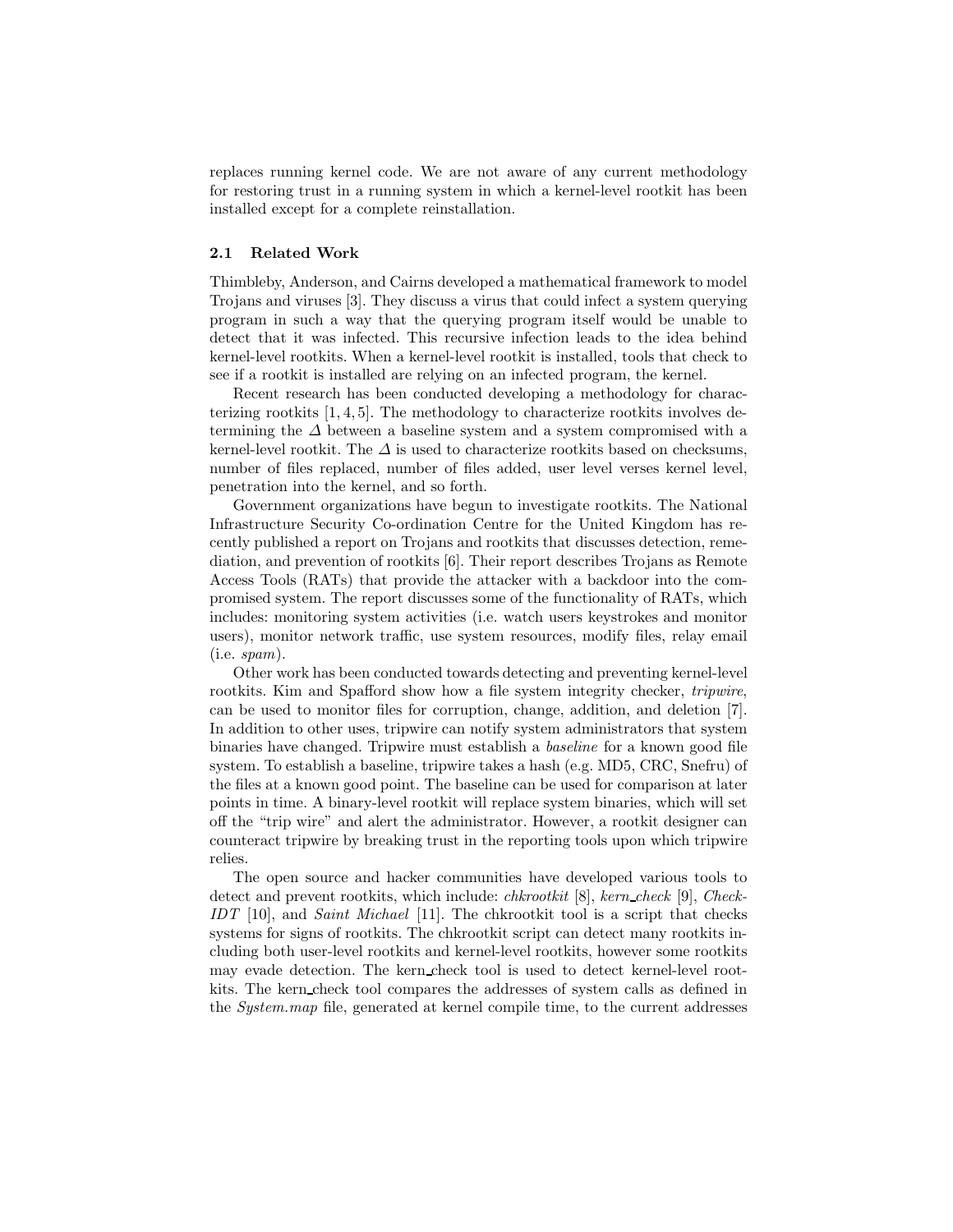of system calls. The CheckIDT tool is a user-level program that can read and restore the interrupt descriptor table, of which the  $\theta x 80$ th entry points to the system call handler. Saint Michael is a kernel module that monitors the ktext (kernel code in memory) for modifications and attempts to recover from any modification to running kernel code. Saint Michael, however, must be installed prior to a system compromise and is not always successful.

#### 2.2 Broader Scope

Intrusion prevention and intrusion detection have not slowed the growth of computer compromises to an acceptable rate. Research is drifting towards intrusion tolerance, and one element of intrusion tolerance is repair and recovery. In this paper, we begin to explore recovering from system compromises. There may be certain circumstances where the traditional format and reinstall is undesirable such as military systems, enterprise servers, or large clusters of machines.

We are also motivated by the need to perform forensics analysis on compromised systems. When a system is compromised, it is important to gather evidence that can be used for legal purposes.<sup>1</sup> It is important to understand the attack in order to prevent future attacks. Much of the evidence in a compromised system might only be resident in memory, so the evidence must be recovered before powering off the machine. In order to retrieve accurate information in the system, trust must be restored.

Although our work focuses on methods to recover operating system structures from system compromises, in many cases the most damaging part of a compromise is the data on the system that was compromised. This data can include passwords, credit cards numbers, keys, or other sensitive information. Our work does not solve the problem of data compromise, but we think it is another step in that direction. We envision self-healing systems that automatically detect system compromises and halt all attacker activity as quickly as possible in order to minimize the damage done.

# 3 Analysis of Current Generation Kernel-Level Rootkits

Kernel-level rootkits are rootkits that modify or insert code that runs in kernel mode. These types of rootkits may include user-level components but must have some functionality that resides at the kernel level. From our experience of examining rootkits, we characterize kernel-level rootkits based on two additional characteristics: Penetration into the kernel and Modification of the system call table.

#### 3.1 Penetration

In terms of Penetration, we classify current generation kernel-level rootkits into two types based on their technique used for modifying kernel code. The subclassifications of kernel-level rootkits are:

<sup>1</sup> From discussions with Office of Information Technology personnel at Georgia Tech.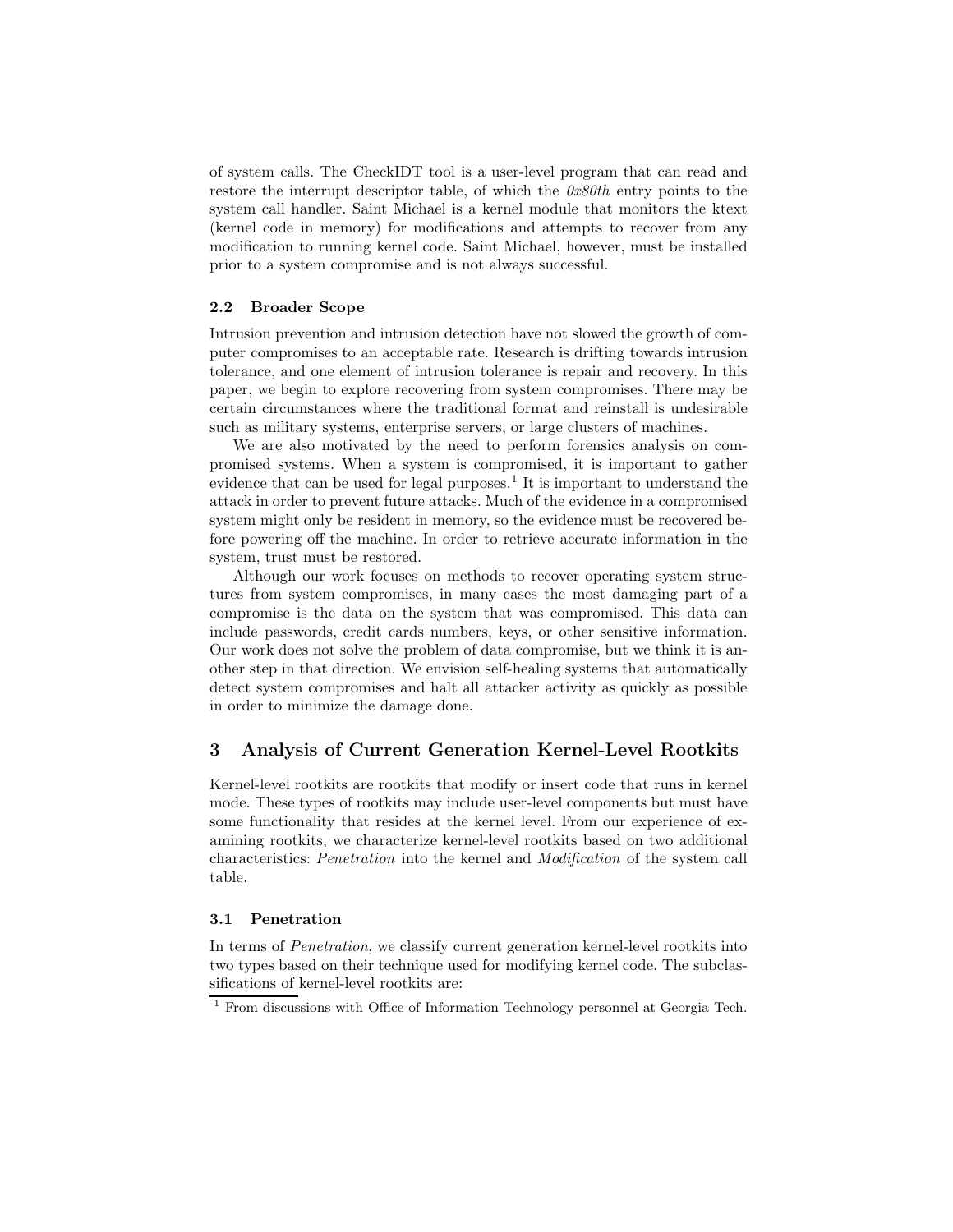- Module Kernel-level rootkit that enters malicious code into the kernel by way of a loadable kernel module (LKM). The LKM, once inserted, will usually hide itself from system reporting facilities (i.e.  $\sqrt{\textit{skin}}$ ). We consider these type of rootkits generation I kernel-level rootkits.
- $User$  Kernel-level rootkit that patches running kernel code with malicious code from a user-space process. Usually, this type of rootkit will access kernel memory through the /dev/kmem file. The Linux kernel provides access to kernel memory to user-space processes through the  $/dev/kmem$  file. We consider these type of rootkits generation II kernel-level rootkits.

## 3.2 Modification

In addition, to classifying kernel-level rootkits in terms of penetration, we also classify rootkits in terms of how they modify the system call table, denoted Modification. Below are the subclassifications of Modification:

- Entry Redirection Redirects individual system calls within the system call table. Modifies original system call table.
- $-$  Entry Overwrite Overwrites individual system call code. Does not modify original system call table.
- $-$  Table Redirection  $-$  Redirects the entire system call table. Does not modify original system call table.

Figure 1(a) shows how a kernel-level rootkit can redirect individual system calls within the system call table (SCT). The picture represents kernel memory after a kernel-level rootkit with Entry Redirection has been installed on the system. In Figure  $1(a)$ , the *sys\_fork* system call is unmodified. Notice, however, that system calls number three and number four point to Trojan system calls. The trusted *sys\_read* and *sys\_write* are still resident in memory, but there are no references to them. The system call table now points to *trojan\_read* and trojan write. Any binary executable that relies upon the system calls system and *sys\_write* will receive untrusted information from the trojaned system calls.

Figure 1(c) represents kernel memory after a rootkit with *Entry Overwrite* has been installed. Again, the *sys fork* system call is unaltered. Notice, however, that the two system calls sys\_read and sys\_write have been overwritten. The actual code for the system calls has been overwritten as opposed to the corresponding table entry that references the system calls. The system call table itself is unaltered with this type of rootkit. We have not seen this type of rootkit but speculate that one could be constructed. The advantage of this type of rootkit is that a program such as kern check [9] would not be able to detect the presence of the rootkit as kern check only checks the system call table, but that is only a short-lived advantage as new tools are developed.

Figure 1(b) represents kernel memory after a rootkit with Table Redirection has been installed. The picture depicts kernel memory for the i386 architecture and the Linux kernel. Within the Linux kernel code exists a table called the Interrupt Descriptor Table (IDT) that points to kernel handlers for each interrupt.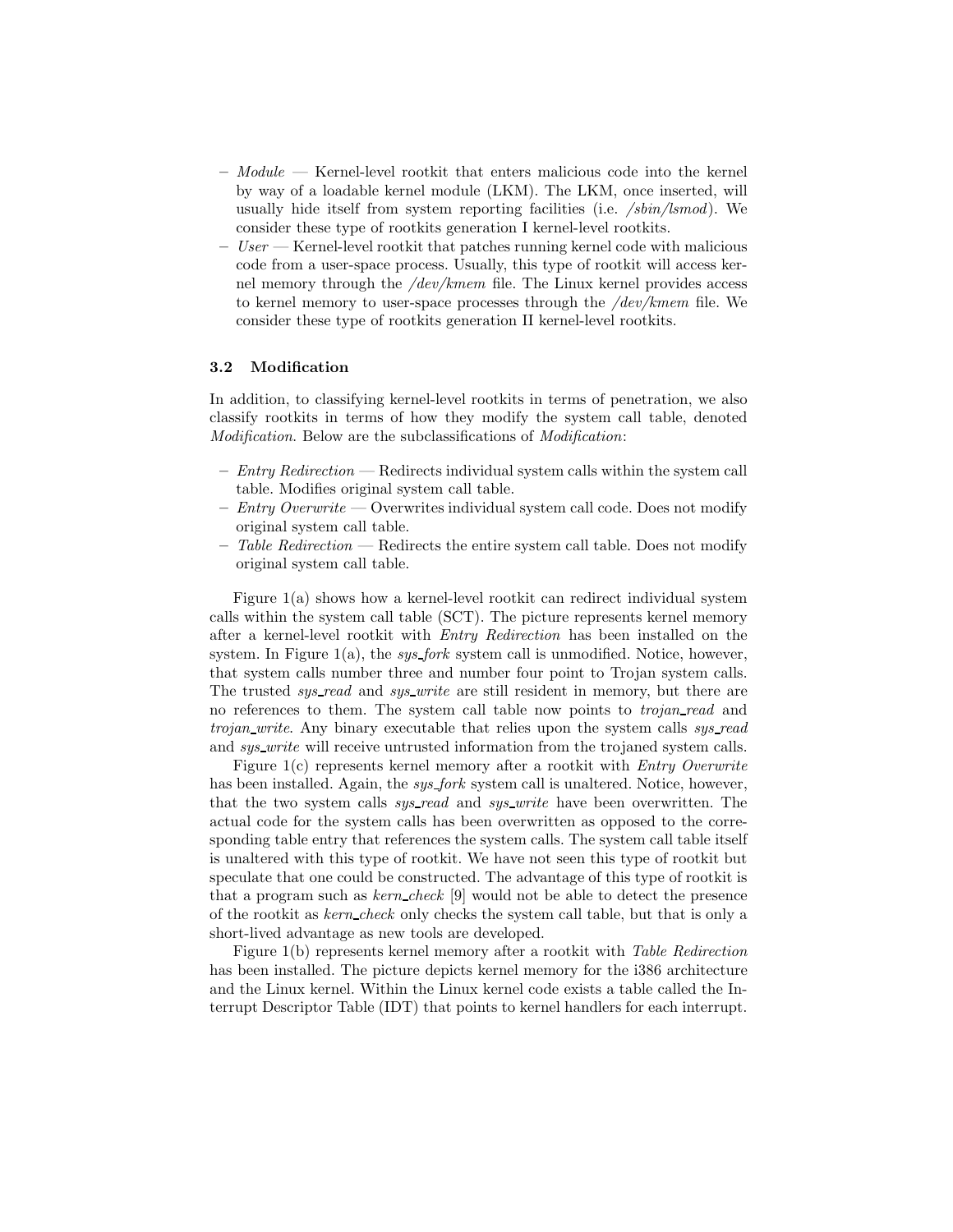

(a) Redirect individual system call pointers



(b) Redirect pointer to entire system call table



(c) Overwrite individual system call code

Fig. 1. Current rootkit methods to trojan system call table

The  $0x80th$  vector is a software interrupt that points to the system call table. All user processes invoke a software interrupt 0x80 in order to call a system call [12]. When software interrupt  $0x80$  is invoked, the interrupt handler for interrupt  $0x80$  is called, which is the system call handler. The system call handler takes arguments from a user-space process and invokes the requested system call. The system call handler contains a reference to the system call table, which is used to lookup requested system calls. This reference can be changed in order to redirect the entire system call table.

As Figure 1(b) shows, the entire system call table has been redirected to a Trojan system call table. The trojan system call table usually contains many of the same entries as the original system call table but with a few key system calls replaced with trojan system calls. We have not shown how the Trojan system call table points to system calls in Figure 1(b) as it is similar to Figure 1(a).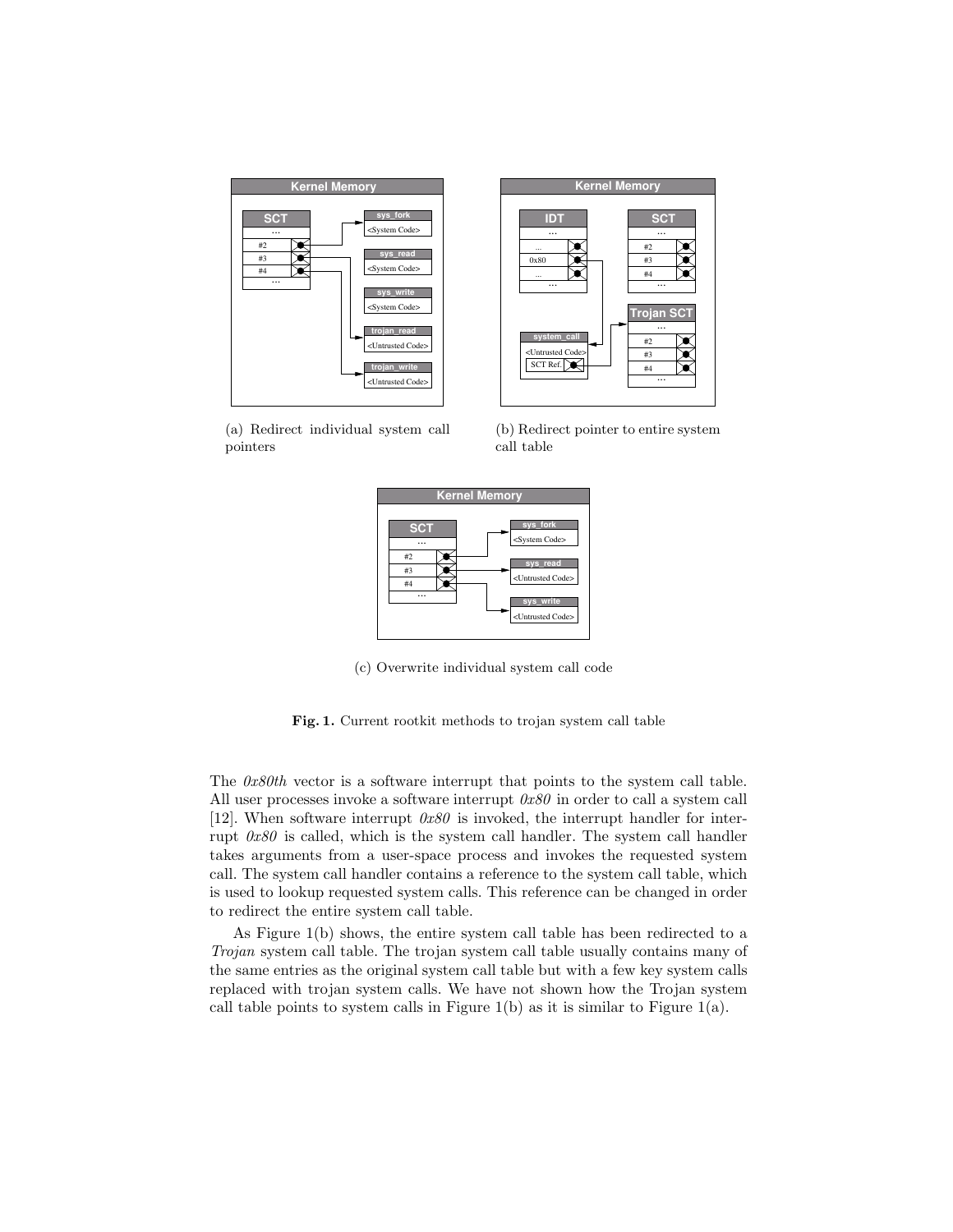## 3.3 Sample Rootkits

|             |        | Rootkit Penetration Modification |
|-------------|--------|----------------------------------|
| heroin      | Module | Entry Redirection                |
| $k$ nar $k$ | Module | <b>Entry Redirection</b>         |
| adore       | Module | Entry Redirection                |
| sucKIT      | User   | Table Redirection                |
| zk          | User   | Table Redirection                |
| r.tgz       | User   | Table Redirection                |

Table 1. Sample classification of kernel-level rootkits

Table 1 shows a sample listing of kernel-level rootkits that we have classified in terms of their characteristics. We show three rootkits that penetrate kernel space through a *Module* and use *Entry Redirection* to trojan the system call table. The heroin rootkit is one of the earliest known kernel-level rootkits and is simply a kernel module that redirects a few key system calls. The knark and adore rootkits are other module based rootkits that redirect system call table entries.

The second group of rootkits listed are sucKIT,  $zk$ , and  $r.tqz$ . These rootkits all use table redirection and access kernel memory through the  $/dev/kmem$ file. The sucKIT rootkit appears to be one of the pioneering rootkits for Table Redirection. The r.tgz rootkit was captured on a honeynet [13].

We have not seen any kernel-level rootkits that use Table Redirection and are also kernel modules. Similarly, we have not seen any kernel-level rootkits that penetrate the kernel from user space and also use Entry Redirection. We speculate that different combinations of rootkit characteristics are possible but see no motivation to build them. In addition, we also speculate that future kernel-level rootkits may redirect the software interrupt handler or the entire interrupt descriptor table, but have not seen any rootkits to date that use this technique. Finally, we have not seen any rootkits that use Entry Overwrite to trojan system calls.

# 4 Recovery by Bootstrapping Trust into the Running Kernel

Since kernel-level rootkits modify the system call table, the system call table must be repaired in order to recover from a kernel-level rootkit. Kernel-level rootkits overwrite portions of the kernel memory, so some information is lost. However, all of the kernel code can be found elsewhere. In Linux based systems, all that is needed is a copy of the kernel image, vmlinux. The kernel image contains the system call table and system calls.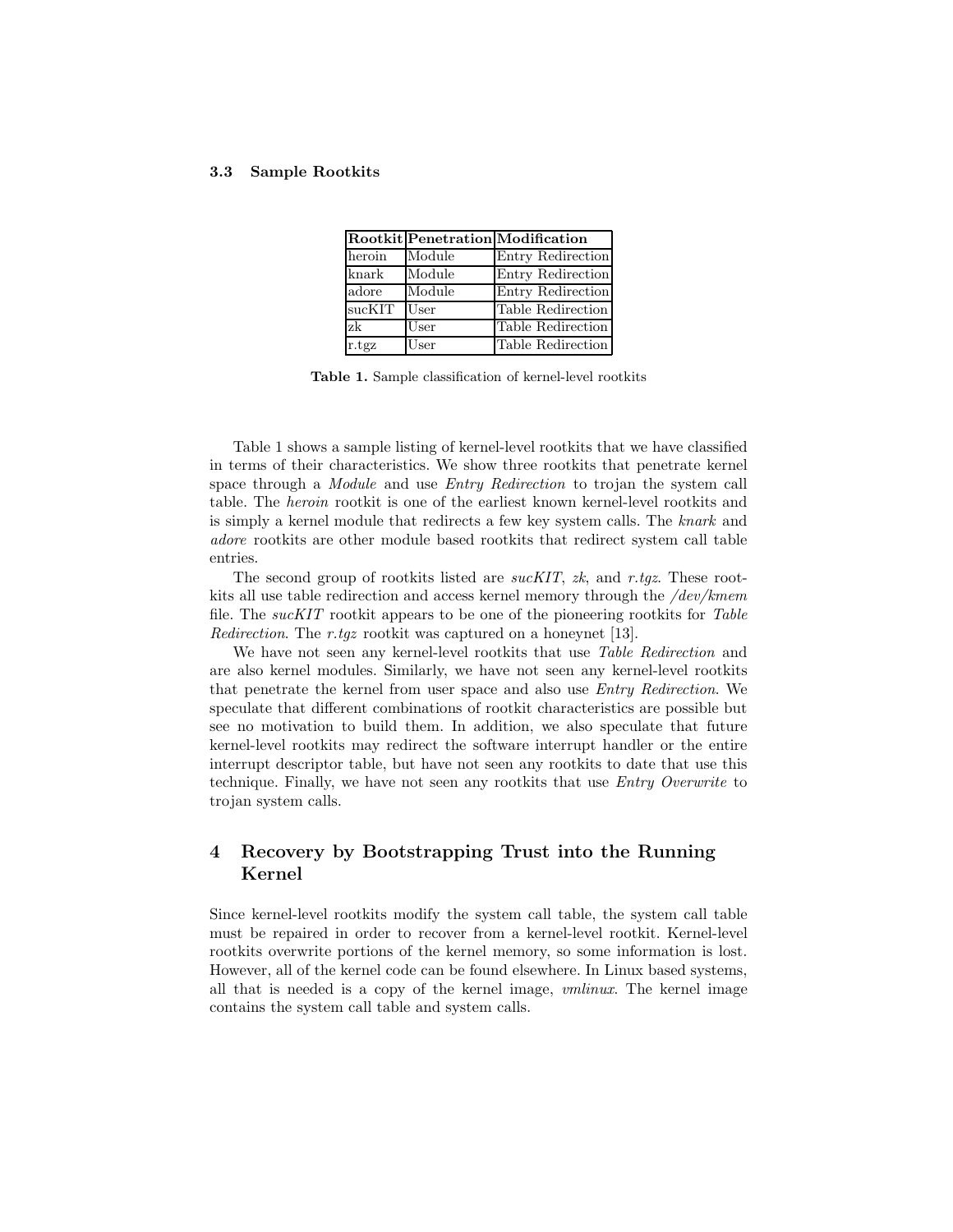Our approach to bootstrap trust into the running kernel is to, essentially, build a whitehat kernel-level rootkit. Our techniques is similar to sucKIT derivative rootkits. We bootstrap a trusted system call table into the running kernel and redirect the entire system call table to our trusted system call table. We strip out a trusted system call table from a known good kernel image, which is on known good media. Below, we discuss our algorithm, implementation, and tools.

## 4.1 Algorithm

The algorithm has five steps. We use some of the techniques of the sucKIT rootkit.

- 1. For each system call, allocate kernel memory for the system call and copy a trusted version of the system call into the allocated space. The offset for x86 call instructions within each system call must be adjusted when copying the system call to a new location in memory.
- 2. Allocate kernel memory for the system call table and set the entries of the system call table to point to the trusted system calls from Step 1.
- 3. Allocate kernel memory for the system call handler and copy a trusted system call handler into the memory. Note that the system call handler should reference the newly allocated trusted system call.
- 4. Query the idtr register to locate the interrupt descriptor table.
- 5. Set the  $0x80th$  entry in the interrupt descriptor table to the newly allocated system call handler.

Note that the trusted system calls will come from a trusted image of the kernel. In addition to the sucKIT rootkit's redirection of the entire system call table, we also redirect the  $0x80th$  entry of the interrupt descriptor table, the system call handler. The reason for this redirection is that we speculate future rootkits may redirect the system call handler and our goal is to rely on as little trust in the system as possible.

It is interesting to note that machine code in the Linux kernel cannot simply be copied from one memory location to another byte by byte. Kernel code compiled with the gcc compiler has many x86 call instructions. One form of the call instruction specifies a relative offset to the target. When moving kernel code around in memory, these call instructions must be modified by adjusting the relative offset. This depends entirely on where the call instruction and target are located in memory. Additionally, a known good hash of the code being copied will no longer be valid after modifying the offset value.

#### 4.2 Implementation

We have developed our tools for the i386 architecture. The target system for development is Red Hat 8.0 with the default Linux kernel 2.4.18-4. The installation includes the normal development tools and the Linux kernel sources. Our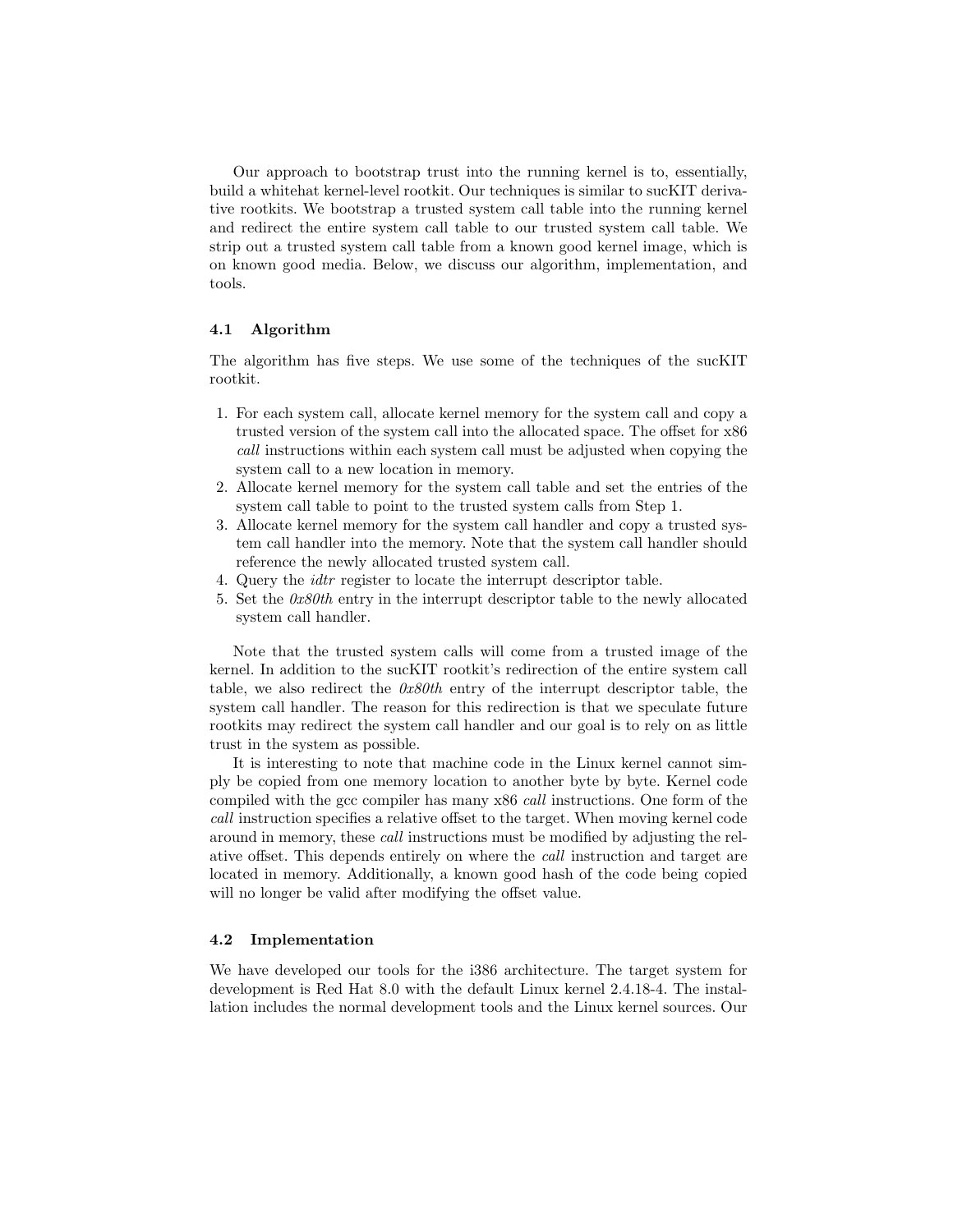```
struct idtr idtr;
struct idt idt80;
ulong old80;
/* Pop IDTR register from CPU */
asm("sidt %0" : "=m" (idtr));
/* Read kernel memory through /dev/kmem */
rkm(fd, &idt80, sizeof(idt80), idtr.base +
   0x80 * sizeof(idt80));/* Compute absolute offset of
 * system call handler for kmem */
old80 = idt80.off1 | (idt80.off2 << 16);
```
Fig. 2. Source code to find address of system call handler

implementation is a whitehat kernel-level rootkit that can be classified as a User rootkit that performs Table Redirection. Below we describe a few aspects of the implementation.

In order to strip the system calls out of a Linux kernel image, we use code from the gdb debugger. The gdb debugger has the ability to parse binaries and strip out functions, which in our case are system calls. Our implementation strips all of the system calls from the given kernel image, vmlinux-2.4.18-14, and feeds them to our whitehat kernel-level rootkit, recover\_kkit.

Our code uses Table Redirection in order to bootstrap trusted code into the running kernel. We use sucKIT's technique to locate the address of the system call handler. Once we have the address of the system call handler, we can parse the system call handler code and locate the reference to the system call table. By replacing the reference to the system call table so that it points to a trusted system call table, trust can be re-established. The code for locating the system call table can be seen in Figure 2. The key line is the assembly instruction

## {asm("sidt %0" : "=m" (idtr));}

This assembly instruction copies the contents of the idtr register into the *idtr* variable. The absolute offset of the interrupt descriptor table can be calculated to locate the interrupt descriptor table. The 0x80th entry of the interrupt descriptor table points to the system call handler.

Since our implementation is a User type implementation, a tricky part of the implementation becomes allocating kernel memory. We use the same technique that the sucKIT rootkit uses. Figure 3 shows the source code used to wrap kmalloc(), the kernel memory allocator, into a system call. In the Figure, KMALLOC is the virtual address of the  $kmalloc()$  function within kernel space. Our code first locates the current system call table by reading the reference to the current table from the system call handler. Then an unused system call, sys\_olduname, is taken over and replaced with a system call that we will call sys\_kmalloc. Now a user-space program can allocate kernel memory simply by issuing the system call sys kmalloc.

Using the techniques described above, we have implemented a whitehat rootkit called *recover\_kkit*. Our implementation follows the algorithm described above. Below we discuss our tools.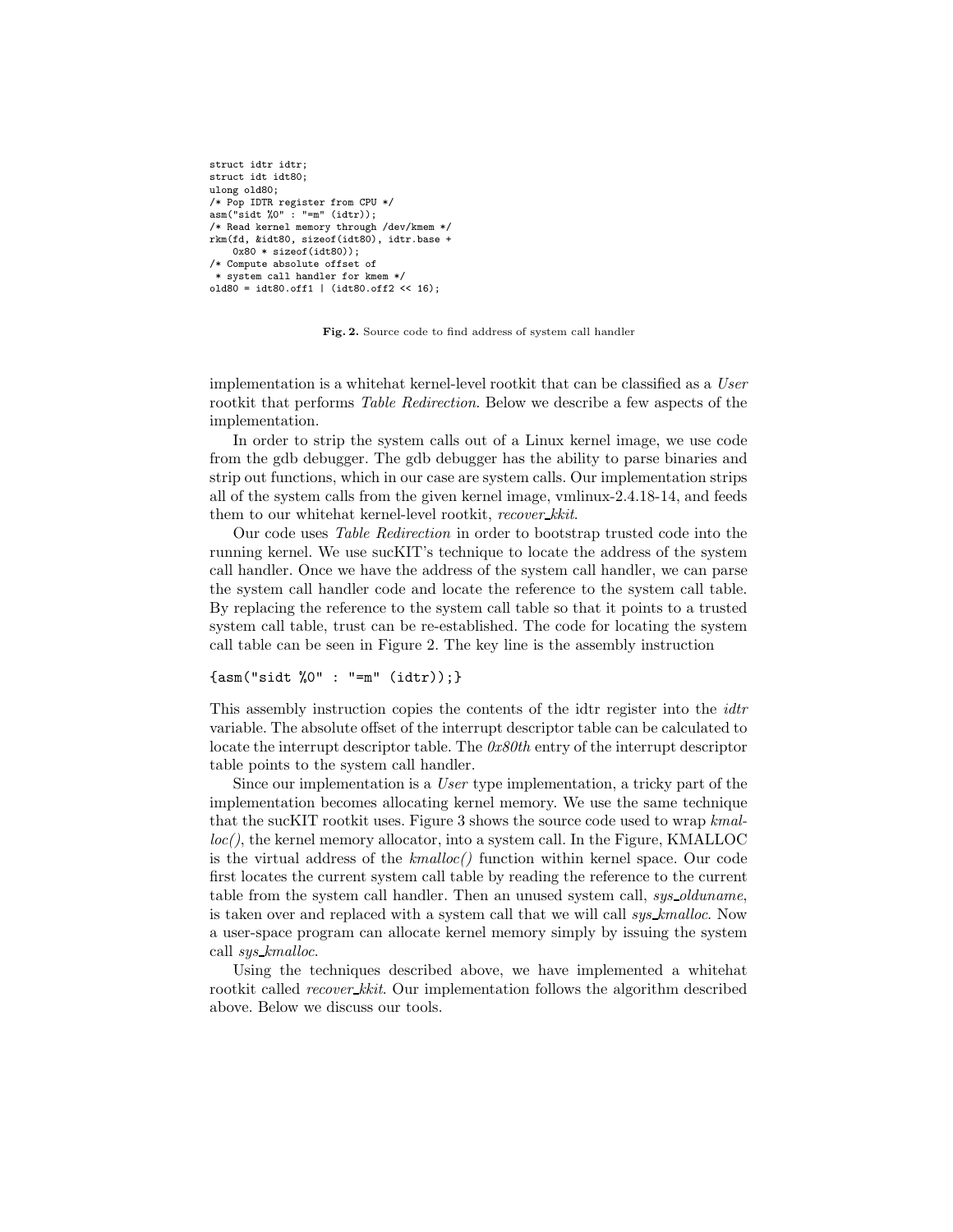```
#define rr(n, x), n ((ulong) x)
#define __NR_oldolduname 59
#define OURSYS __NR_oldolduname
#define syscall2(__type, __name, __t1, __t2) \
      _{--}type _{--}name(_{-}t1 _{--}a1, _{--}t2 _{--}a2)
\{ \qquad \qquad \qquad \qquad \qquad \qquad \qquad \qquad \qquad \qquad \qquad \qquad \qquad \qquad \qquad \qquad \qquad \qquad \qquad \qquad \qquad \qquad \qquad \qquad \qquad \qquad \qquad \qquad \qquad \qquad \qquad \qquad \qquad \qquad \qquad \qquad \qquad 
     ulong __res; \
       asm volatile
     T = 100 - 100<br>("int $0x80"
      : "=a" (__res) \
     : "0" (<sub>-</sub>NR<sub>-</sub>##<sub>--</sub>name)
        rr("b", -a1)rr("c", -a2));return (__type) __res; \
}
#define __NR_KMALLOC OURSYS
static inline syscall2(ulong, KMALLOC, ulong, ulong);
```
Fig. 3. Source Code - Kmalloc as a System Call

#### 4.3 Tools

Including our whitehat rootkit, we have implemented a suite of tools that can be used to check for and recover from kernel-level rootkits. Our tools can be found on our website [14]. The read sctp tool reads the address of the current system call table and can be used to compare the actual system call addresses to the ones found in the *System.map* file. Our approach differs from kern check's method in that our program looks up the actual system call table as referenced in the running system call handler. Another tool we created is called ktext. The ktext tool can be used to capture portions of kernel memory in the running kernel. We have used the *ktext* tool to determine a  $\Delta$  for kernel-level rootkits [5]. Other tools provide the ability to dump system call table entries to a file and write individual system call table entries to kernel memory. Finally, the recover kkit tool can be considered a whitehat kernel-level rootkit that can be used to recover from blackhat kernel-level rootkits.

# 5 Results on Current Generation Rootkits

In order to test our *whitehat* kernel-level rootkit, we have selected three *black*hat kernel-level rootkits to recover from. We have chosen to test knark, sucKIT, and r.tgz. These three rootkits represent kernel-level rootkits that penetrate the kernel from both user space and from a kernel module. Also, our tools are tested against both Entry Redirection and Table Redirection type rootkits. Finally, we also test our tool against r.tgz because it represents a rootkit that was captured in the wild on the Georgia Tech Honeynet. Recovering from the  $r.tgz$  demonstrates how our research can be applied to real-world scenarios. Figure 4 shows the results of our testing.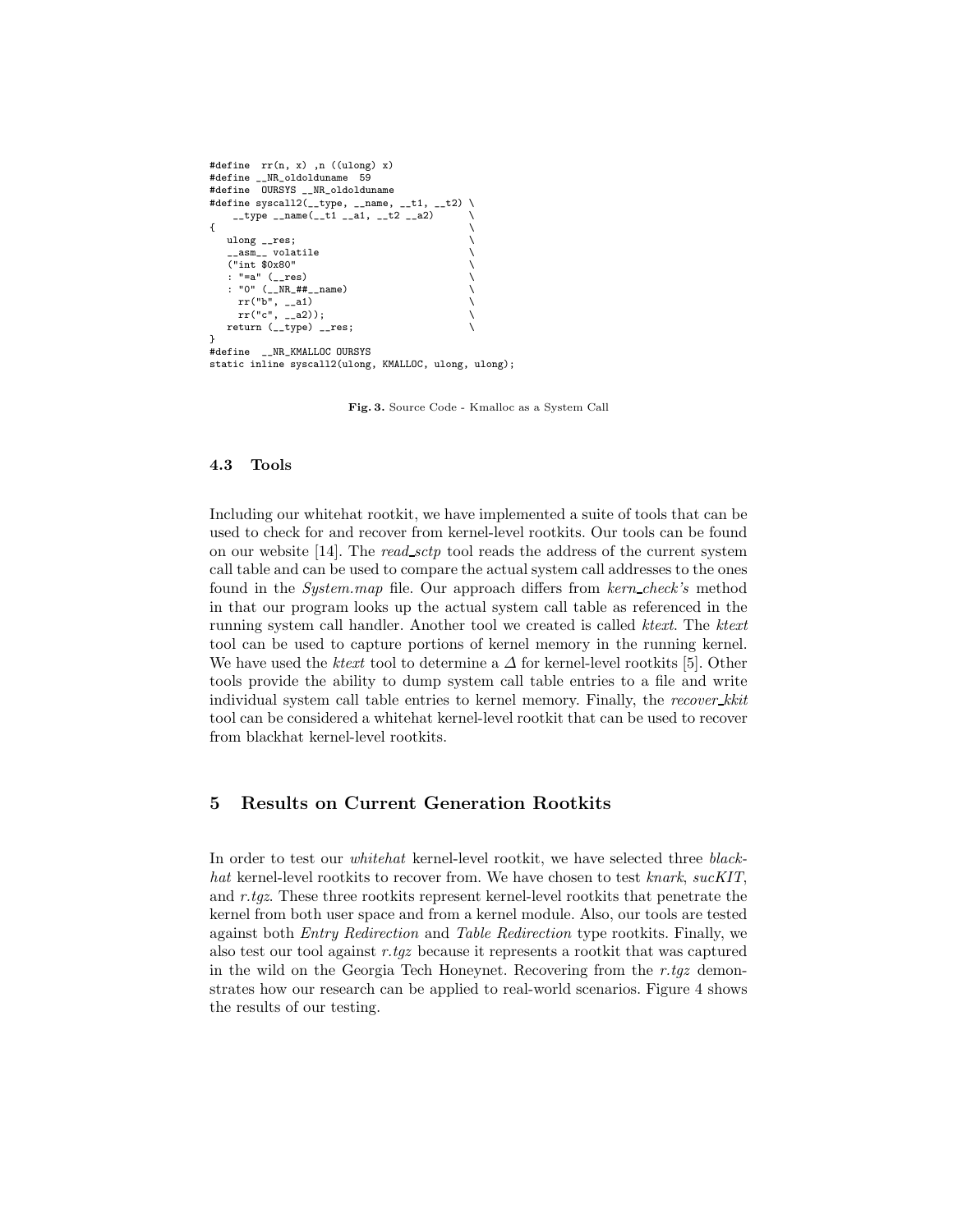

Fig. 4. Testing recover kkit Tool on Three Kernel-Level Rootkits

#### 5.1 Recovering from knark

In our first scenario, we have installed knark on a Red Hat 8.0 system with a Linux 2.4.18 kernel. The results can be seen in Figure  $4(a)$ . The first step is to install knark. Since knark is loaded as a kernel module, we insert knark with the insmod command. The kernel prints a message warning that knark.o does not have an agreeable license. The second step is to hide a binary, which we have placed in the /bin directory, called rootme. The rootme binary is part of the knark rootkit and is used to execute binaries with root-level permissions from a regular user account. The hidef utility is part of the knark rootkit and is used to hide utilities. In the third step, we list files in the  $\sin$  directory that begin with *root*. No files are shown indicating that our system cannot be trusted. The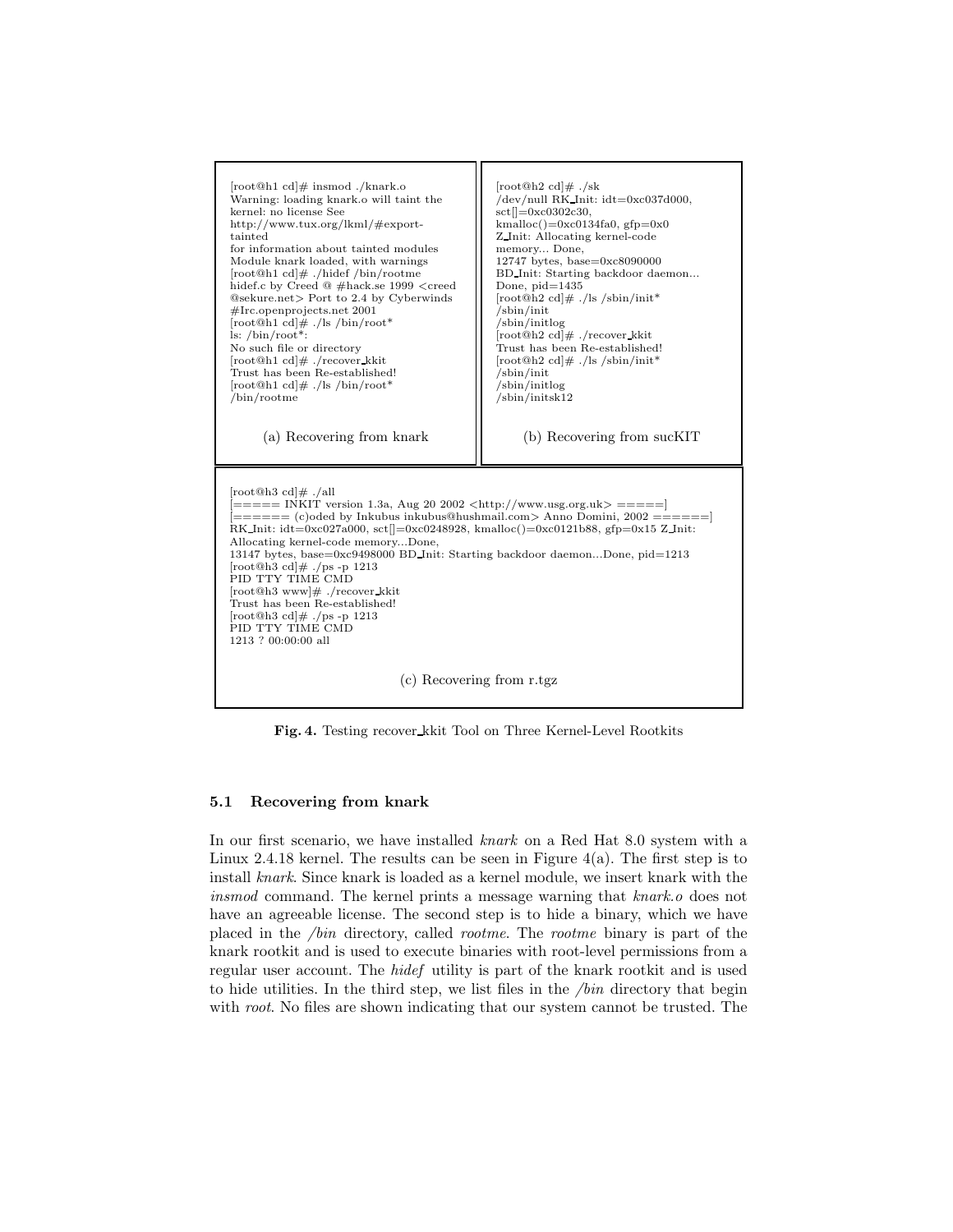fourth step is to install our trusted system call table with our tool *recover\_kkit*. We use a read-only cdrom to run our tools. Now notice that upon listing files again, the file rootme is seen. Trust has been re-established in the compromised host.

#### 5.2 Recovering from sucKIT

In our second scenario, we have installed *sucKIT* on a Red Hat 8.0 system. The results can be seen in Figure 4(b). The steps are similar to that of knark. We install the rootkit, show that some files are hidden when running the ls utility, restore trust, and finally show that the hidden files appear. The sucKIT rootkit hides files that have a certain extension, in our case "sk12". The initsk12 file is used in coordination with the init file to load sucKIT upon a reboot. Trust has been re-established in a system that has been compromised with a kernel-level rootkit that performs Table Redirection.

#### 5.3 Recovering from r.tgz

In our third scenario, we have installed r.tgz on a Red Hat  $6.2$  system. The results can be seen in Figure  $4(c)$ . This rootkit is an example of a real-world scenario. In our scenario, an attacker has compromised the system and starts a Trojan process with the *all* utility. The *all* utility is part of the r.tgz rootkit. Initially, the process is hidden, as seen by the first ps execution. Then, we install our trusted system call table and issue the ps command again. You can see that this time the hidden process shows up. We have successfully re-established trust in a compromised host that was compromised in the wild.

## 6 Future Generation Rootkits and Recovery

#### 6.1 Possible Penetration Techniques

We have discussed current generation rootkit kernel penetration techniques in Section 3.1. In this section, we discuss kernel penetration techniques that we have not seen in current rootkits while studying existing rootkits. Based on our experience, we speculate that future generation rootkits may use these techniques as more security features are added to kernels to prevent current generation rootkits (i.e. do not allow module loading or access via /dev/mem). Some of these techniques have been discussed in hacker communities; perhaps the techniques are already in use, but we have not seen any evidence to sustain such claims.

 $-$  DMA — These type of kernel-level rootkits could patch running kernel code with malicious code by programming an attached hardware device to use direct memory access (DMA) to modify kernel code. The concept was introduced in [15], but we have not seen any implementations.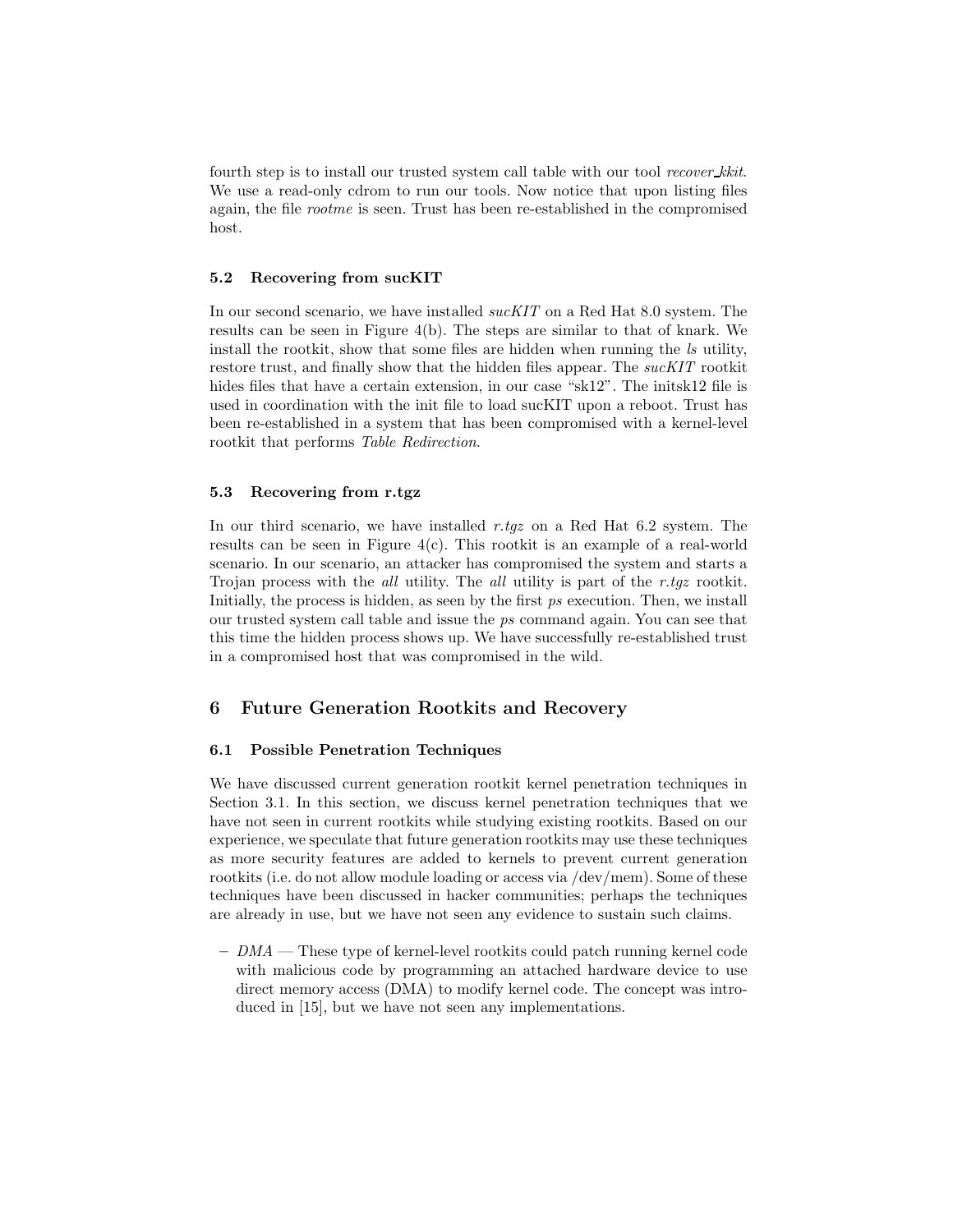- Swapped-out Pages With root-level access, the attacker has raw access attached hard disks. Memory pages are swapped to the hard disk when memory becomes full. An attacker could use raw hard disk I/O to modify swapped out pages in order to penetrate the kernel. Normally the kernel code is never swapped to the disk, but an attacker could use indirect means to penetrate the kernel through swapped out pages.
- $-$  Local Image  $-$  The kernel image resides as a binary file on the file system. The attacker can modify the kernel image on disk and replace trusted code with trojaned code. The next time the system is rebooted, the trojaned kernel image will be loaded into memory, thus accomplishing the attacker's goal without modifying the running kernel.
- $-$  Distributed Image  $-$  The beginning of the chain of trust starts at the source code and binary distributors. An attacker could compromise a kernel image before it is ever installed on the system (i.e. replace code or binary files with trojans before the kernel is distributed). As Thompson points out, one must "trust the people who wrote the software," or in this case trust the people who distribute the kernel [16].

## 6.2 Kernel Targets for Kernel-Level Rootkits

The first kernel-level rootkits developed have focused on trojaning the system call table. The system call table is the gateway from user space to kernel space, and so is a natural target and easily trojaned. Tools are being developed to detect and counter these types of rootkits including our tools that allow recovery from a certain class of kernel-level rootkits. As such developments continue, the arms race is escalated. Attackers will continue to develop new means of trojaning the kernel. Below we outline such targets for kernel-level rootkits.

- $-$  System Call Table and Interrupts  $-$  Section 3 gives an extensive discussion of how the system call table is trojaned. Many widely examined rootkits use this means of trojan when targeting the kernel. The interrupt subsystem is a general target of the kernel as interrupts are often serviced on behalf of processes.
- $-$  Redirecting Core Kernel Functionality  $-$  Core kernel functionality is a target of kernel-level rootkits. Examples include the scheduler, process handler, authorization mechanisms, and the virtual file system mechanisms. The latest adore rootkit, adore-ng, targets the virtual file system [17].
- Redirecting Extremity Functionality Extremity functionality includes subsystems of the kernel such as the network drivers, hard disk controllers, network stack, and so forth. For example, a rootkit may want to modify the network stack so that the kernel listens for incoming requests from the attacker, unbeknownst to the system administrator.
- Modifying Kernel Data Structures Finally, the attacker may modify the kernel data structures in addition or instead of modifying the kernel code. For example, a kernel module can be hidden from the lsmod command by removing it from the linked list that contains currently loaded kernel modules. This specific technique is already in use today.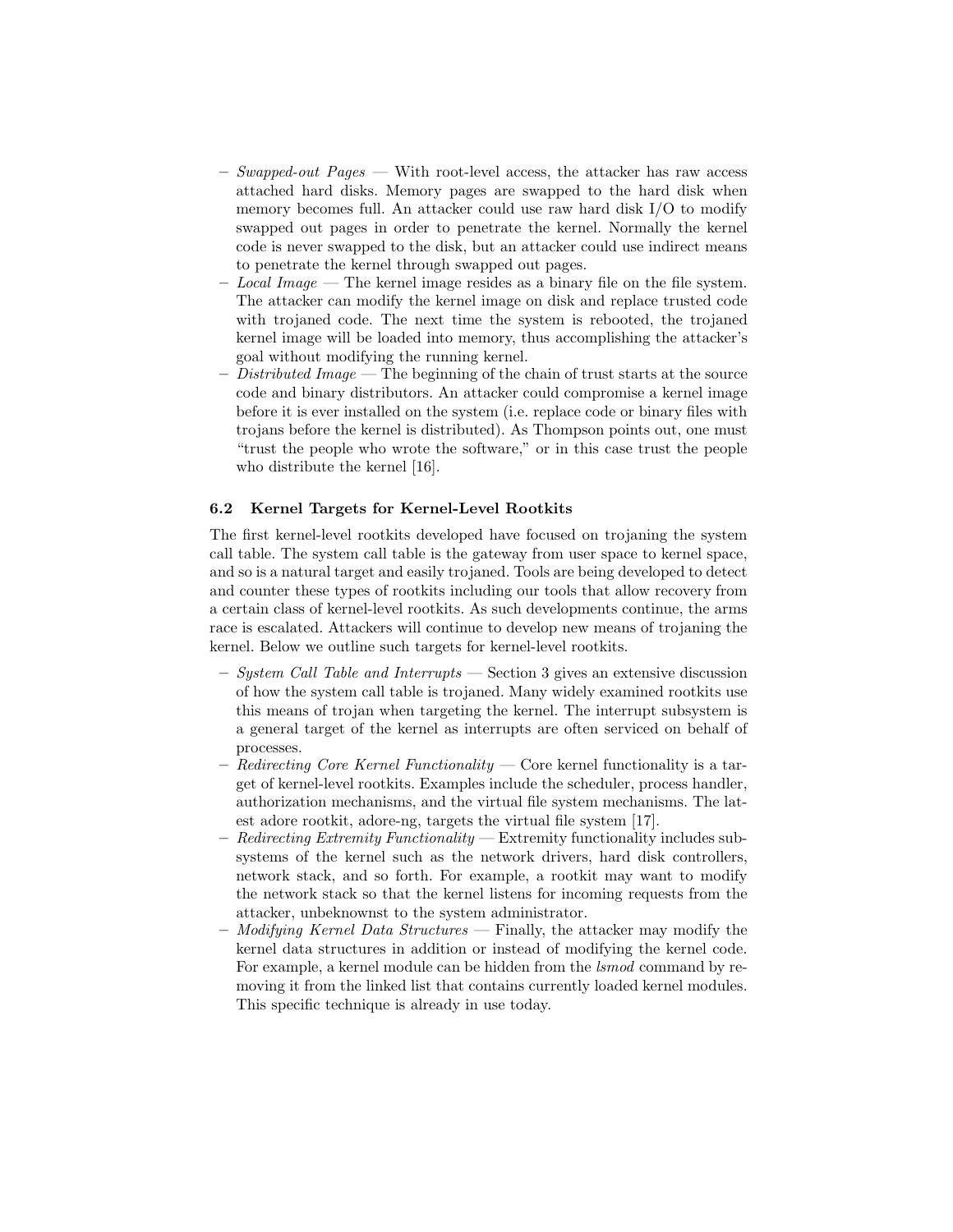#### 6.3 Using a Trusted Immutable Kernel Extension for Recovery

Our algorithm described in Section 4 works well for recovering from system call table modifications but relies on one assumption that must be addressed. The algorithm assumes that a core level of trust remains intact in the system that would allow our program to function as expected. As long as the rootkit installation is well understood and known to be in accordance with our assumption, the method is valid. However, we also address the case in which the full extent of the rootkit is unknown.

Our solution to this problem is a Trusted Immutable Kernel Extension (TIKE) as introduced in [18]. TIKE is an enabling extension that can be used to ensure a trusted path exists within the system even if a kernel-level rootkit is installed. One approach to building TIKE is through virtualization. The production guest system is isolated from the host operating system. The production system may be attacked, but we assume the host operating system is inaccessible from the guest operating system. Therefore, our recovery algorithm can be carried out on the host system, with some modifications, in order to incontestably re-establish trust in the compromised system.

Techniques similar to our recovery method for system call tables can be used for many classes of future generation kernel-level rootkits. Our approach is summarized as follows: For the given kernel function redirection, copy a known good function from a known good kernel image and redirect the running kernel function to the known good function. Furthermore, since the level of trust that is broken may be unknown, the recovery should take place through a mechanism such as TIKE. The technique must be applied to the entire chain of trust in order to be certain that trust has been restored. This technique does not cover all possibilities, but does work for a given class of compromises. For example, rootkits that modify kernel data structures are more difficult to recover from.

# 7 Conclusions and Future Work

We have studied how trust can be broken in a system, specifically when a kernellevel rootkit is installed. We have applied a methodology to characterize current generation kernel-level rootkits in order to determine how to recover from them. Kernel-level rootkits can be classified in terms of their Penetration method and in terms of their system call table Modification method. Modern kernel-level rootkits can Penetrate the kernel from user space and use Table Redirection in order to install a trojaned system call table.

After providing an understanding of kernel-level rootkits, we introduced tools that can be used to recover from kernel-level rootkits. Our tool strips a known good system call table from the provided kernel image and bootstraps the trusted system call table into the running kernel. We then looked at future generation rootkits, further strengthened our algorithm with TIKE, and introduced a methodology to recover from future generation rootkits.

We have begun to explore the notion of re-establishing trust in compromised systems. We have shown that trust can be restored to a system, even if